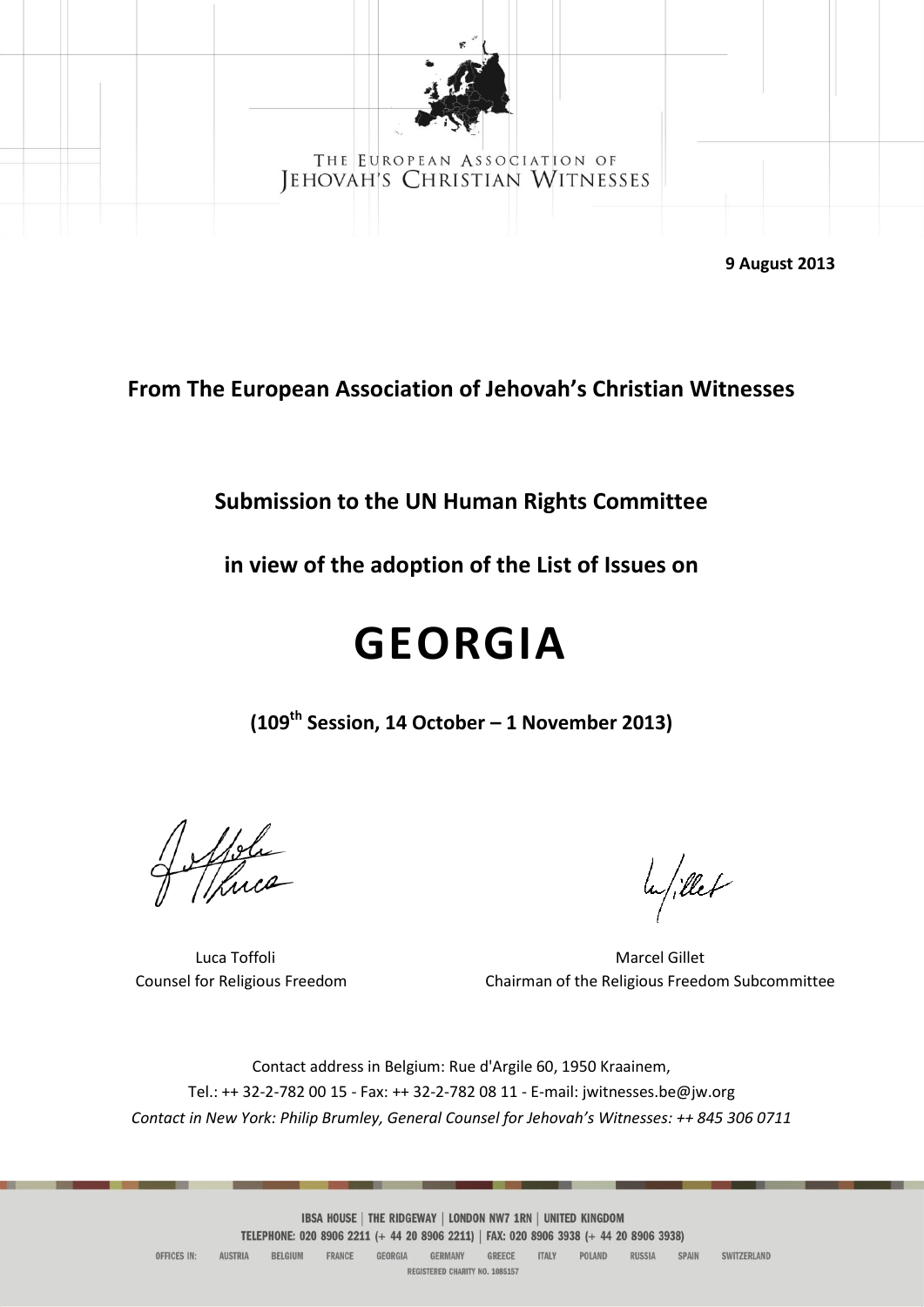# **Table of Contents**

| II. FAILURE OF THE AUTHORITIES TO RESPOND TO CRIMINAL ACTS AGAINST JEHOVAH'S                    |  |
|-------------------------------------------------------------------------------------------------|--|
| A. Information Based on the 5 February 2013 letter to the Committee of Ministers of the Council |  |
| B. Additional Information regarding Acts of Violence against Jehovah's Witnesses during the     |  |
|                                                                                                 |  |
|                                                                                                 |  |
|                                                                                                 |  |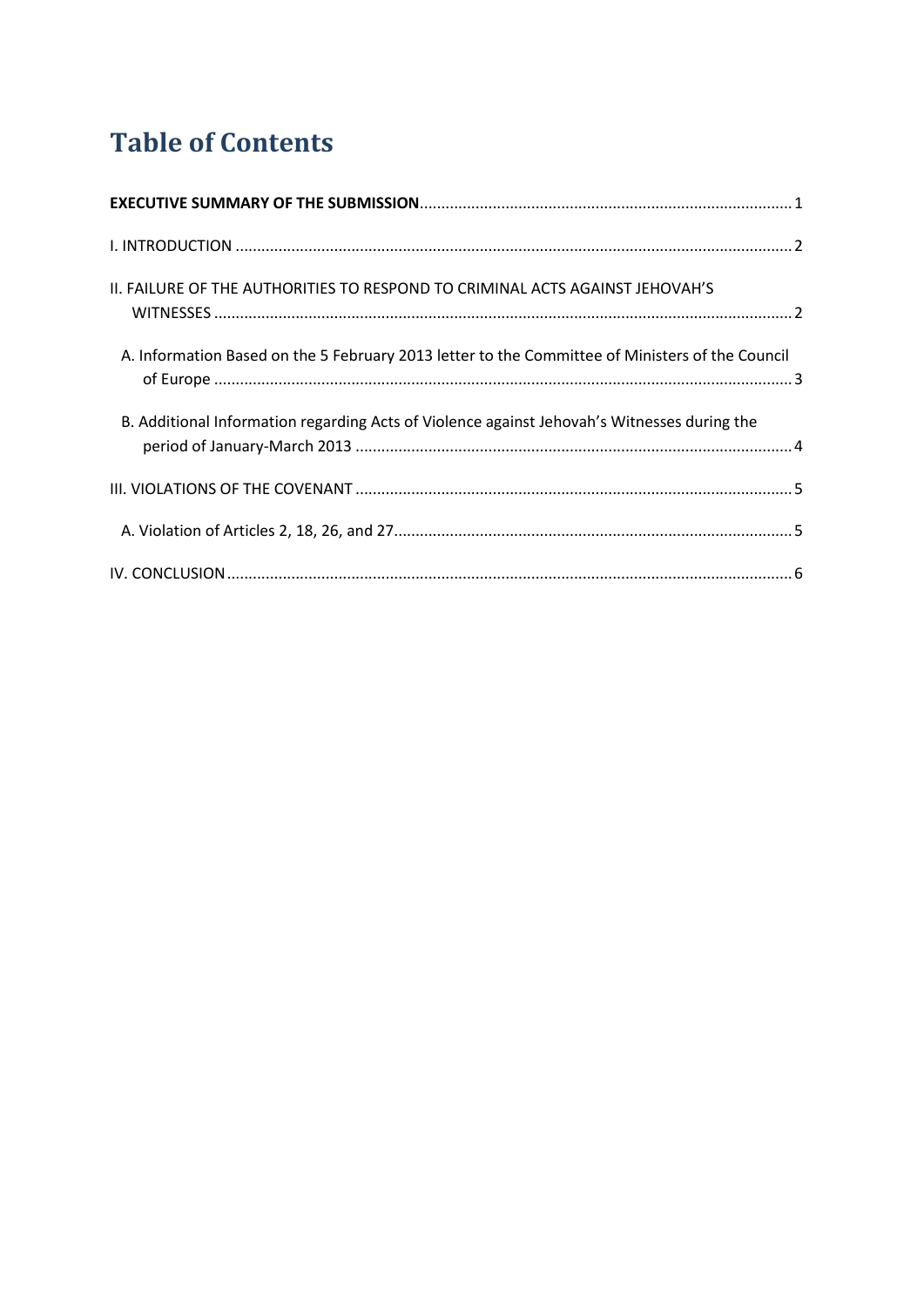#### **EXECUTIVE SUMMARY OF THE SUBMISSION**

<span id="page-2-0"></span>This submission to the UN Human Rights Committee (the "Committee") on Georgia highlights violations of provisions of the International Covenant on Civil and Political Rights (the "Covenant"):

The main issue discussed in this submission is the continued failure of Georgian authorities to proceed with prompt and effective investigations of repeated acts of violence against Jehovah's Witnesses and their places of worship, thus violating the following articles of the Covenant:

Articles 2, 18, 26, and 27.

Jehovah's Witnesses, in Georgia and as a worldwide religious organization, respectfully request the government of Georgia to promptly investigate acts of violence against the persons or properties of Jehovah's Witnesses and prosecute those responsible for such acts in order to ensure the rights guaranteed in the Covenant of which it is a State party.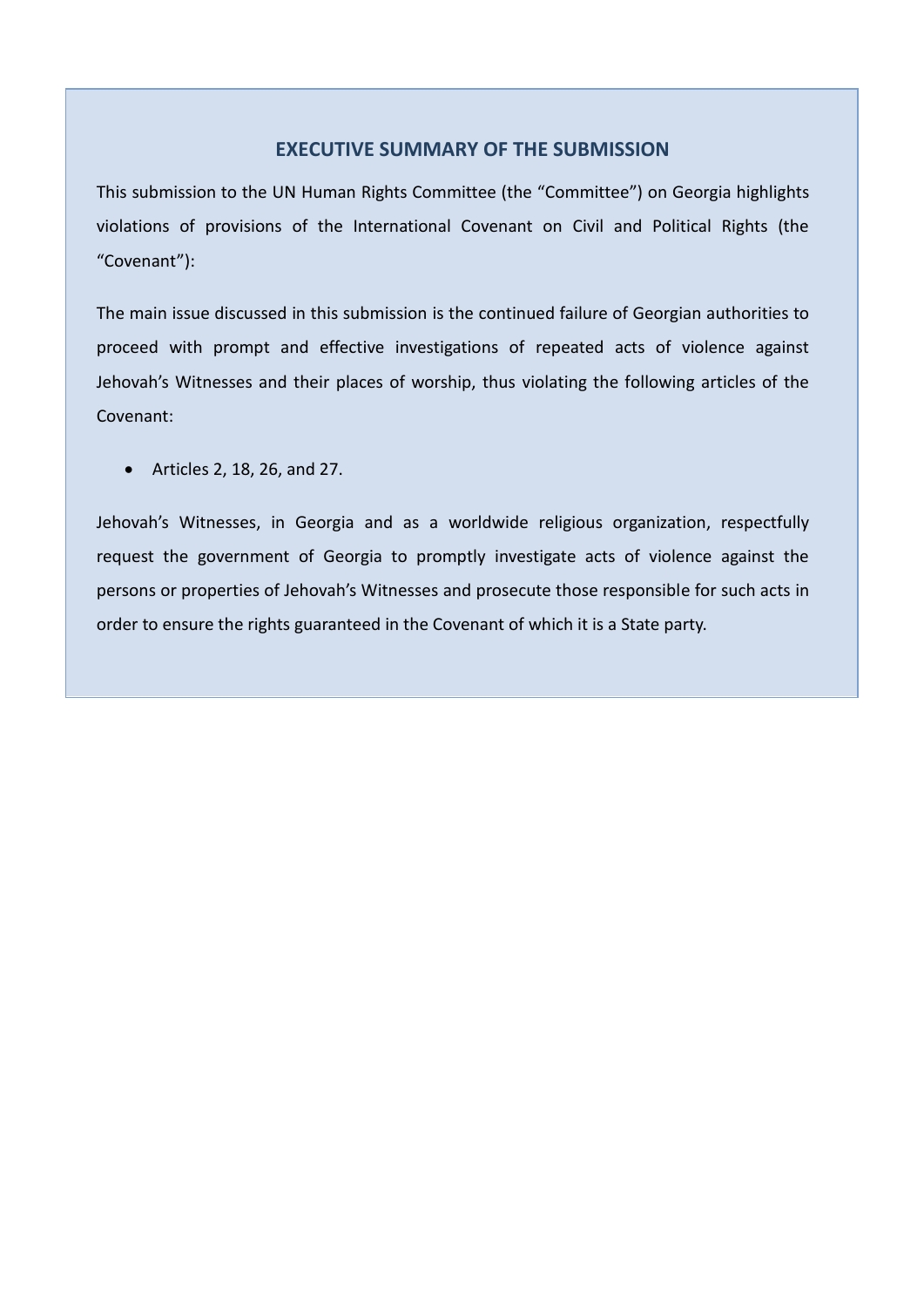# <span id="page-3-0"></span>**I. INTRODUCTION**

 $\overline{a}$ 

1. The *European Association of Jehovah's Christian Witnesses* is a charity registered in the UK. It provides support to Jehovah's Witnesses facing violations of fundamental human rights in various parts of the world.

2. Jehovah's Witnesses have been active in Georgia since 1953 and enjoy national registration. There are currently more than 32,000 people who worship with Jehovah's Witnesses in Georgia. Although religious freedom for Jehovah's Witnesses has improved since 2005, some serious problems persist.

3. The main issue of this submission is the continued failure of authorities to proceed with a prompt and effective investigation of repeated acts of violence against Jehovah's Witnesses and their places of worship. Consequently, Georgia is infringing on the freedom of religion and freedom of association of Jehovah's Witnesses in Georgia.

# <span id="page-3-1"></span>**II. FAILURE OF THE AUTHORITIES TO RESPOND TO CRIMINAL ACTS AGAINST JEHOVAH'S WITNESSES**

4. The facts described at paragraphs 8-14 are based on the information provided in a letter sent to the Committee of Ministers of the Council of Europe on 5 February 2013. The letter was sent in view of the failure by the government of Georgia to fully implement the principles set out by the European Court of Human Rights (ECHR) in the *Gldani* judgment.<sup>1</sup> A copy of this letter is attached along with the list of incidents that was annexed to it. It describes more than 50 criminal acts against Jehovah's Witnesses that took place between August 2008 and November 2012.

5. In the *Gldani* case, the ECHR unanimously ruled that members of the Gldani congregation had been subjected to inhuman treatment and their right to freedom of religion had been violated. The ECHR also rebuked the former government of Georgia for its failure to carry out a prompt and effective investigation of these crimes. On 17 October 1999, some 120 members of the Gldani congregation of Jehovah's Witnesses were attacked by a large mob of men and women armed with wooden clubs and iron crosses and led by a defrocked Orthodox priest. Many congregation members were injured, one woman sustained permanent damage to her eye, and at least 16 people needed medical attention. The police were reluctant to intervene and took no effective action against the attackers. The incident was captured on video and the perpetrators could easily be identified.

6. There are two applications filed by Jehovah's Witnesses regarding this issue and currently pending before the ECHR: *Begeluri and Others v. Gerogia*, 28490/02, and *Tshulukidze and Others v. Georgia*, application no. 14979/11. The 117 victims represented in these two applications complain about the failure of the Georgian authorities to carry out prompt and effective investigations of crimes committed against them.

<sup>&</sup>lt;sup>1</sup> Members of the Gldani Congregation of Jehovah's Witnesses and Others v. Georgia, no. 71156/01, 3 May 2007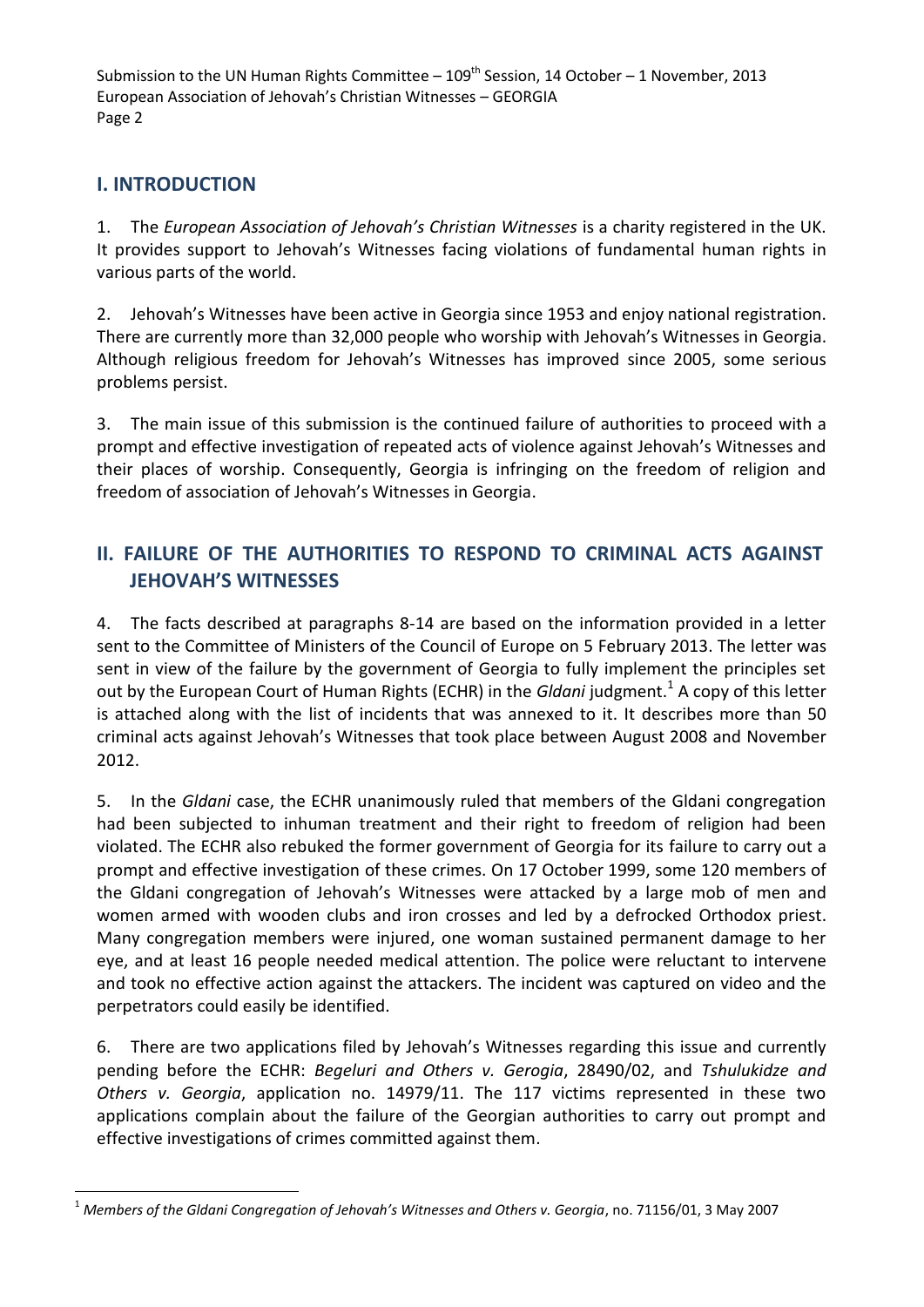7. The facts described at paragraphs 15-22 below provide more recent information showing the continued inaction of Georgian authorities following new acts of violence against Jehovah's Witnesses during the period of January-March 2013.

#### <span id="page-4-0"></span>**A. Information Based on the 5 February 2013 letter to the Committee of Ministers of the Council of Europe**

8. The **8 February 2009** incident occurred in the **Gldani region** of Tbilisi, which is where the Gldani congregation was savagely attacked in 1999. In the 2009 incident, Madona Zakaraia and Mariam Gegechkori, a 14-year-old girl, were pushed down a flight of stairs. Mariam Gegechkori hit her head against a wall, suffering a brain concussion that resulted in a five-day hospital stay and required long-term medical treatment. A criminal complaint was filed and repeated visits and inquiries to the investigator brought no results. Now four years later, neither the victim nor her attorney has ever been notified of the results of the investigation. This is in spite of the fact that the perpetrator, a 60-year-old man, had been immediately identified at the time of the attack.

9. In the **19 February 2009** incident involving criminal acts against the Kingdom Hall (church of Jehovah's Witnesses) located on Guramishvili Street in **Tbilisi**, an effective and complete investigation was never carried out. This is seen by the fact that similar acts of vandalism against the same property occurred again on 6 June 2009, and 18 December 2009. Several visits were made to the prosecutor's office regarding these incidents and a video recording was even provided to the investigator. Again, neither the victims nor their attorney were notified of the results of the investigation.

10. In the incident of **21 March 2009** in the city of **Sagarejo**, two Jehovah's Witnesses were assaulted and beaten on their return home from a religious meeting. Policemen witnessed these events but failed to intervene. The criminal investigation was terminated by the prosecutor. His decision was appealed and the prosecutor was ordered to reopen the investigation. Neither the victims nor their attorney were notified of the results of the investigation.

11. In the **13 December 2009** incident in **Martvili**, the attackers were identified by name and were known government workers. A criminal investigation was opened and the investigator closed the investigation on the basis of the testimony of friends and family members of the aggressors. The victims' testimony was totally ignored. Such ineffective actions by lawenforcement authorities have led to a climate of impunity and ongoing harassment in the region.

12. In the **22 October 2009** attack in **Tbilisi,** a man beat Giorgi Muradov, pointed a gun at him, and threatened to kill him. It was later learned that the vehicle involved in the incident actually belonged to the Ministry of the Interior. However, instead of carrying out a serious and effective investigation, the investigator simply claimed that because the car was securely parked, it was impossible that it was involved in the incident. Neither the victim nor his attorney was notified of the results of the investigation. The prosecutor's inaction has also emboldened aggressors like Irakli Khomeriki, an Orthodox priest, who has attacked and beaten Jehovah's Witnesses on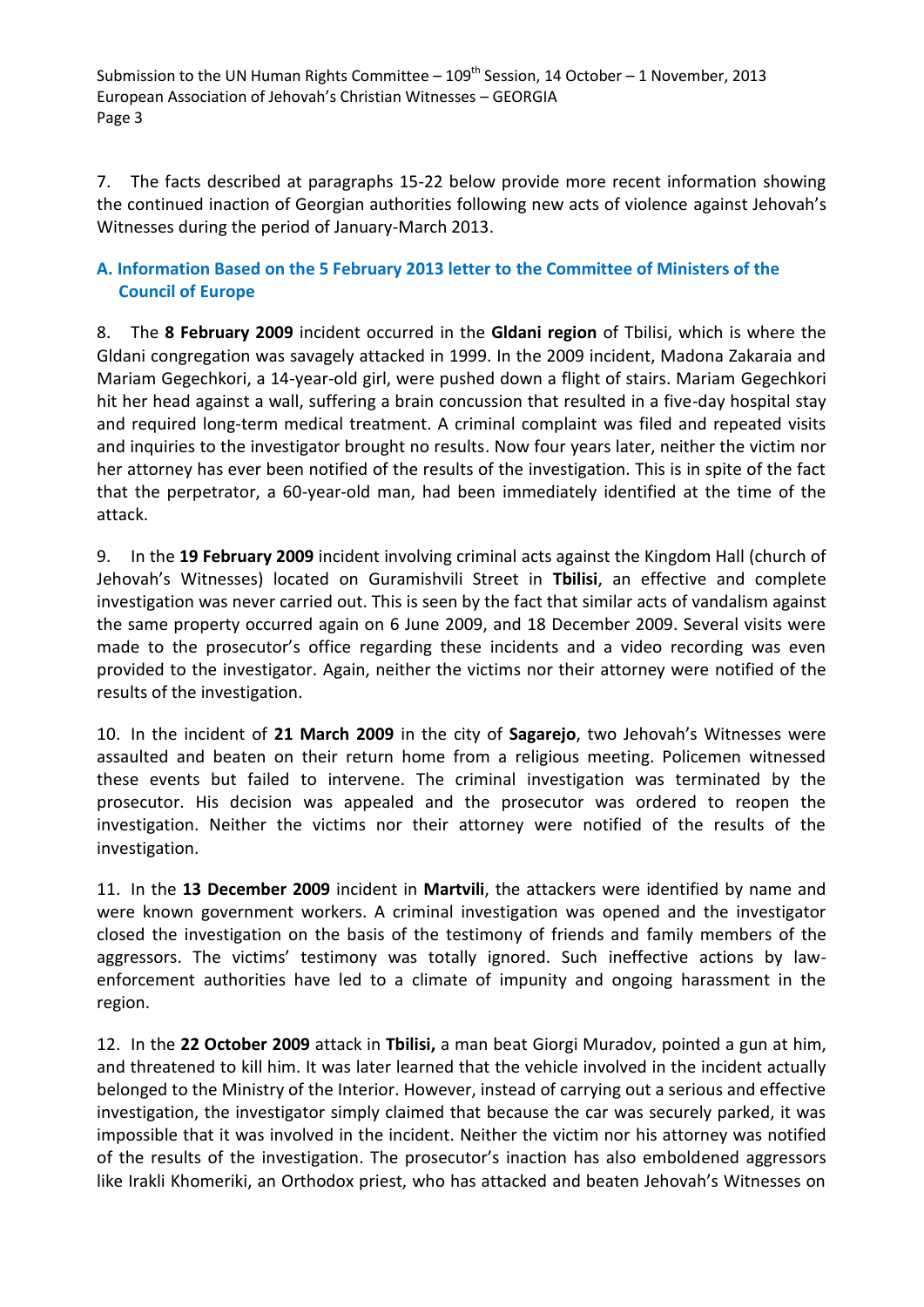several occasions. (See the following incidents: 9 and 23 December 2008, 3 July 2009, and 4 December 2009.) All efforts to stop the criminal actions of this priest have failed.

13. On **20 and 21 October 2009**, in the city of **Zugdidi**, mob action against workers, who were building a Kingdom Hall, resulted in several criminal acts including physical assaults against some of the workers. Policemen called to the scene did not react. Criminal complaints were filed and a criminal investigation was instigated on 24 March 2010. Neither the victims nor their attorney were ever notified of the results of the investigation.

14. The **18 June 2012** attack by neighbours on a group of 100 worshippers should have been promptly investigated and action should have been taken immediately against the aggressors. However, nothing was done.

#### <span id="page-5-0"></span>**B. Additional Information regarding Acts of Violence against Jehovah's Witnesses during the period of January-March 2013**

15. **Borjomi, 3 January 2013**: Unknown persons removed the sign "Kingdom Hall of Jehovah's Witnesses" from a Kingdom Hall in Borjomi. A local representative of Jehovah's Witnesses, Sergo Avakiani, informed the police. A criminal case was instigated but on 14 May 2013, the case was terminated. On 28 May 2013, Jehovah's Witnesses appealed this decision with the prosecutor of the Akhaltsikhe Region. On 17 June 2013, the prosecutor of the Akhaltsikhe Region refused to re-open the case and on 26 June 2013, Jehovah's Witnesses appealed this decision with the prosecutor of the Samtskhe-Javakheti District, who on 28 June 2013, also refused to rule that the case should be re-opened. On 10 July 2013, Jehovah's Witnesses appealed this decision with the General Prosecutor of Georgia.

16. **Tskaltubo, 20 January 2013:** At night, unknown persons removed one of the windows of the Kingdom Hall in Tskaltubo, entered the hall and stole one generator, three microphones, one vacuum cleaner, and other small items with a total value of GEL 700 (USD 422). Furthermore, a box reserved for religious donations was destroyed. Gia Gulbiani, a local representative of Jehovah's Witnesses, informed the police. As yet, there have been no results from the investigation.

17. **Vani, Tamar Mepe str.32, 23 January 2013:** Unknown persons threw stones at the Kingdom Hall and broke three windows. Roman Imerlishvili, a local representative of Jehovah's Witnesses, informed the police. On 24 January 2013, a criminal case was instigated but Jehovah's Witnesses received on 11 June 2013, the decision that on 27 January 2013, the case was already closed. On 21 June 2013, Jehovah's Witnesses appealed this decision with the prosecutor of the Samtredia Region. On 26 June 2013, the prosecutor of the Samtredia Region refused to re-open the case and on 12 July 2013, Jehovah's Witnesses appealed this decision with the General Prosecutor of West Georgia, who on 2 August 2013, also refused to re-open the case.

18. **Dusheti, 31 January 2013:** At night, unknown persons broke five walkway lights and damaged the electrical system of a Kingdom Hall in Dusheti. Iago Kakhurashvili, a local representative of Jehovah's Witnesses, informed the Dusheti Division of the MIA and the Public Defender. As yet, there have been no results from the investigation.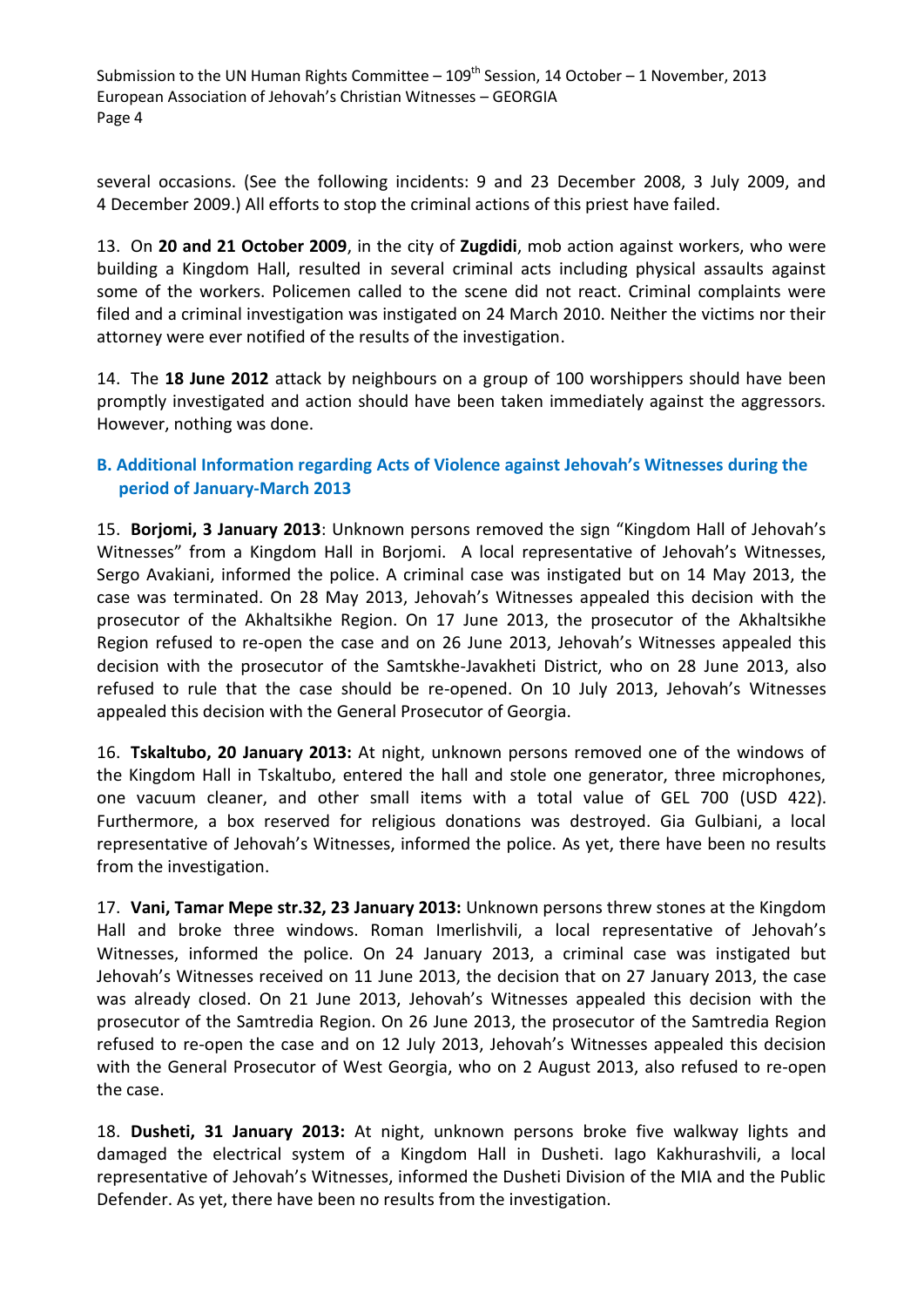19. **Lagodekhi, 17 February 2013:** While a meeting was being conducted in the local Kingdom Hall of Jehovah's Witnesses, three teenagers threw bricks and stones on the roof of the hall. Mamuka Sulikashvili, a member of the local congregation, along with a fellow believer, went after the teenagers who had run towards a group of people gathered in front of a nearby church, but the teenagers had disappeared. A complaint was filed with the police but without results.

20. **Rustavi, 20 February 2013:** While a meeting was being conducted in a Kingdom Hall of Jehovah's Witnesses, three boys threw stones at the Kingdom Hall and damaged the door. The police were informed and Tamaz Benashvili, Irakli Kikilashvili, and Andro Beruashvili, members of the local congregation were questioned as witnesses. As yet, there have been no results from the investigation.

21. **Vani, Tamar Mepe str.32, March 2013:** Unknown persons threw stones at the Kingdom Hall and broke the windows. A complaint was filed with the local police but without results. A criminal case was instigated on 8 March 2013, but on 11 June 2013, Jehovah's Witnesses received the decision that the case had been closed on 11 March 2013. On 21 June 2013, Jehovah's Witnesses appealed this decision to the prosecutor of the Samtredia Region. On 26 June 2013, the prosecutor of the Samtredia Region refused to re-open the case and on 12 July 2013, Jehovah's Witnesses appealed this decision with the General Prosecutor of West Georgia, who on 2 August 2013, also refused to re-open the case.

22. **Vani, village of Zeindari, 10 March 2013:** While Qetevan Makhareishvili was talking with local people about the Bible, Avtandil Sulaberidze, a local citizen insulted her and kicked her twice. As a result, Qetevan had to go to the doctor for medical treatment because of the pain. A complaint was filed with the police and a criminal case was instigated. The investigator of the case, however, stated that in order to punish the attacker there should be at least another similar incident. An appeal was addressed to the General Inspector of the MIA of Georgia, the Public Defender, and the Tolerance Center, requesting a different investigator to examine this incident. On 10 March 2013, a criminal case was instigated, but on 11 June 2013, the victim received the decision that the case was closed on 28 March 2013. On 21 June 2013, Jehovah's Witnesses appealed this decision with the prosecutor of the Samtredia Region. On 26 June 2013, the prosecutor of the Samtredia Region refused to re-open the case and on 12 July 2013, the victim appealed this decision with the General Prosecutor of West Georgia, who on 2 August 2013, also refused to re-open the case.

### <span id="page-6-0"></span>**III. VIOLATIONS OF THE COVENANT**

#### <span id="page-6-1"></span>**A. Violation of Articles 2, 18, 26, and 27**

23. As the incidents mentioned above show, authorities in Georgia continue to ignore victims' testimonies, deny access to relevant documentation, and fail to communicate results of investigations to the victims or their lawyers. Such actions prevent victims from challenging ineffective investigations by law-enforcement officials. These actions violate the State's obligation to protect the right of Jehovah's Witnesses, as a minority group, to profess and